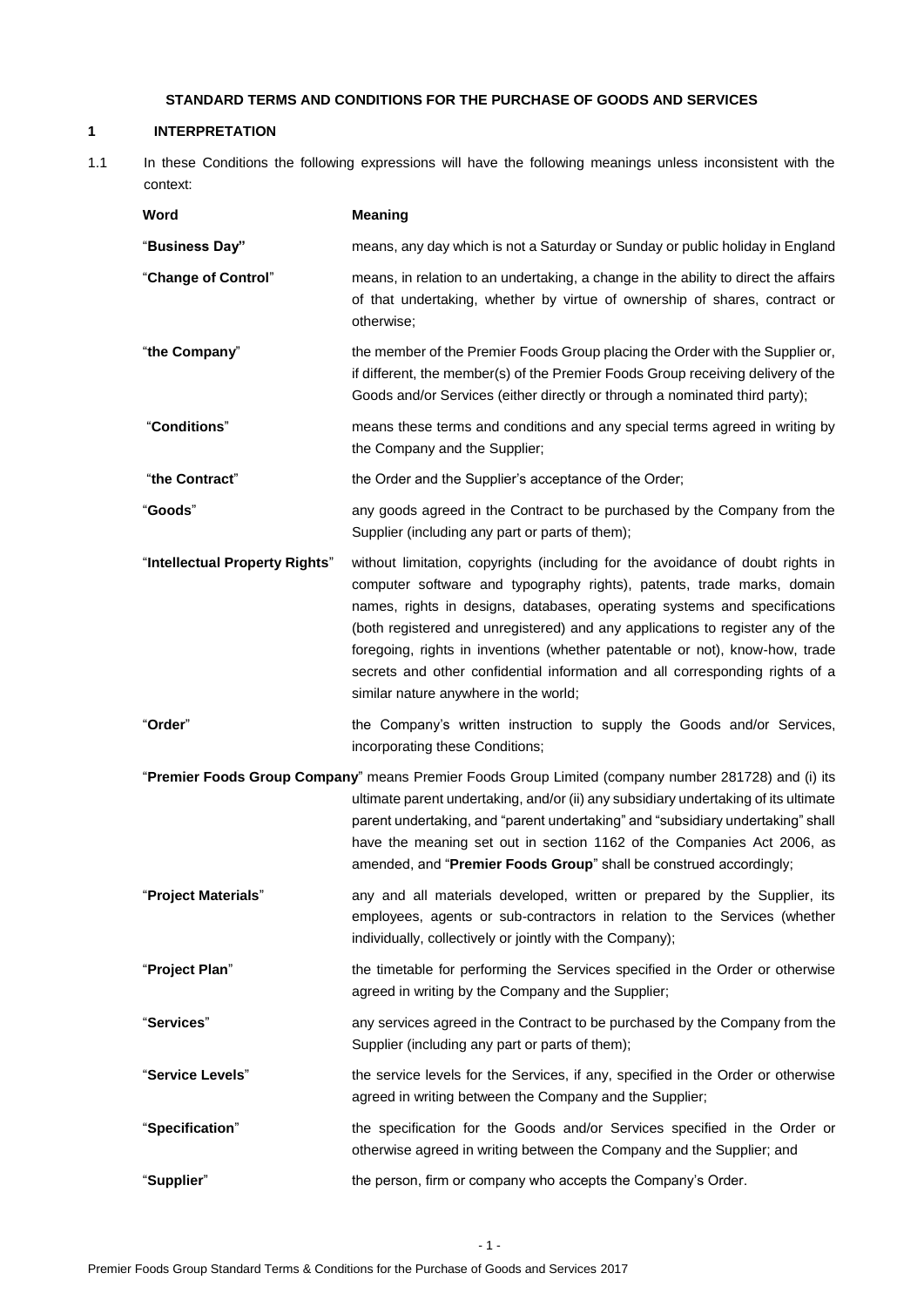- 1.2 In these Conditions references to any statute or statutory provision shall, unless the context otherwise requires, be construed as a reference to that statute or provision as from time to time amended, consolidated, modified, extended, re-enacted or replaced.
- 1.3 In these Conditions references to the masculine include the feminine and the neuter and to the singular include the plural and vice versa as the context admits or requires.
- 1.4 In these Conditions the headings will not affect the construction of these Conditions.

# **2 APPLICATION OF TERMS**

- 2.1 These Conditions are the only conditions upon which the Company is prepared to deal with the Supplier and they shall govern the Contract to the entire exclusion of all other terms or conditions.
- 2.2 Each Order for Goods and/or Services by the Company from the Supplier shall be deemed to be an offer by the Company to purchase Goods and/or Services subject to these Conditions and no Order shall be accepted until the Supplier either expressly by giving notice of acceptance, or impliedly by fulfilling the Order, in whole or in part accepts the offer. The Company's offer to purchase Goods and/or Services shall lapse if the offer has not been accepted by the Supplier within 7 days of the Company making the offer.
- 2.3 No terms or conditions endorsed upon, delivered with or contained in the Supplier's quotation, acknowledgement or acceptance of order, specification or similar document will form part of the Contract and the Supplier waives any right which it otherwise might have to rely on such terms and conditions.
- 2.4 These Conditions apply to all the Company's purchases and any variation to these Conditions shall have no effect unless expressly agreed in writing and signed by a director of the Company or a person who has delegated authority from the Company's Board of directors.

# **3 QUALITY OF GOODS AND/OR SERVICES**

- 3.1 In relation to the Goods, the Supplier warrants, represents and undertakes that the Goods shall be of the best available design, of the best quality, material and workmanship, be without fault and conform in all respects with the Order and any Specification and/or patterns supplied or advised by the Company to the Supplier, or applied by the Supplier to the Goods, and that the Goods shall comply with any and all regulations, regulatory, statutory, legal and other such requirements applicable to the Goods including without limitation as to food safety and/or, in the case of machinery, CE Marking.
- 3.2 In relation to the Services, the Supplier warrants, represents and undertakes that the Services shall be performed:
	- 3.2.1 in accordance with the Contract, including without limitation the Specification and the Service Levels;
	- 3.2.2 with reasonable skill and care and in accordance with any and all standards generally observed in the industry for similar services;
	- 3.2.3 in accordance with the timescales set out in the Project Plan, if any, and if there is no Project Plan in a timely manner bearing in mind the nature of the Services and the Company's requirements;
	- 3.2.4 in compliance with any and all regulations, regulatory, statutory, legal and other such requirements applicable to the Services; and
	- 3.2.5 in compliance with all security, health and safety and other policies, regulations, rules, codes of practice and guidelines that apply to the Company's premises at which any Services are to be provided, copies of which shall be provided by the Company on request.
- 3.3 The Supplier shall demonstrate on demand the conformity of the Goods and/or Services to the requirements of Condition 3.1 and/or Condition 3.2 as appropriate and the conformity of the Supplier and its processes to any legal, regulatory or statutory requirement.
- 3.4 The Company's rights under these Conditions are in addition to the statutory conditions implied in favour of the Company by the Sale of Goods Act 1979, the Supply of Goods and Services Act 1982 and any other applicable statute from time to time.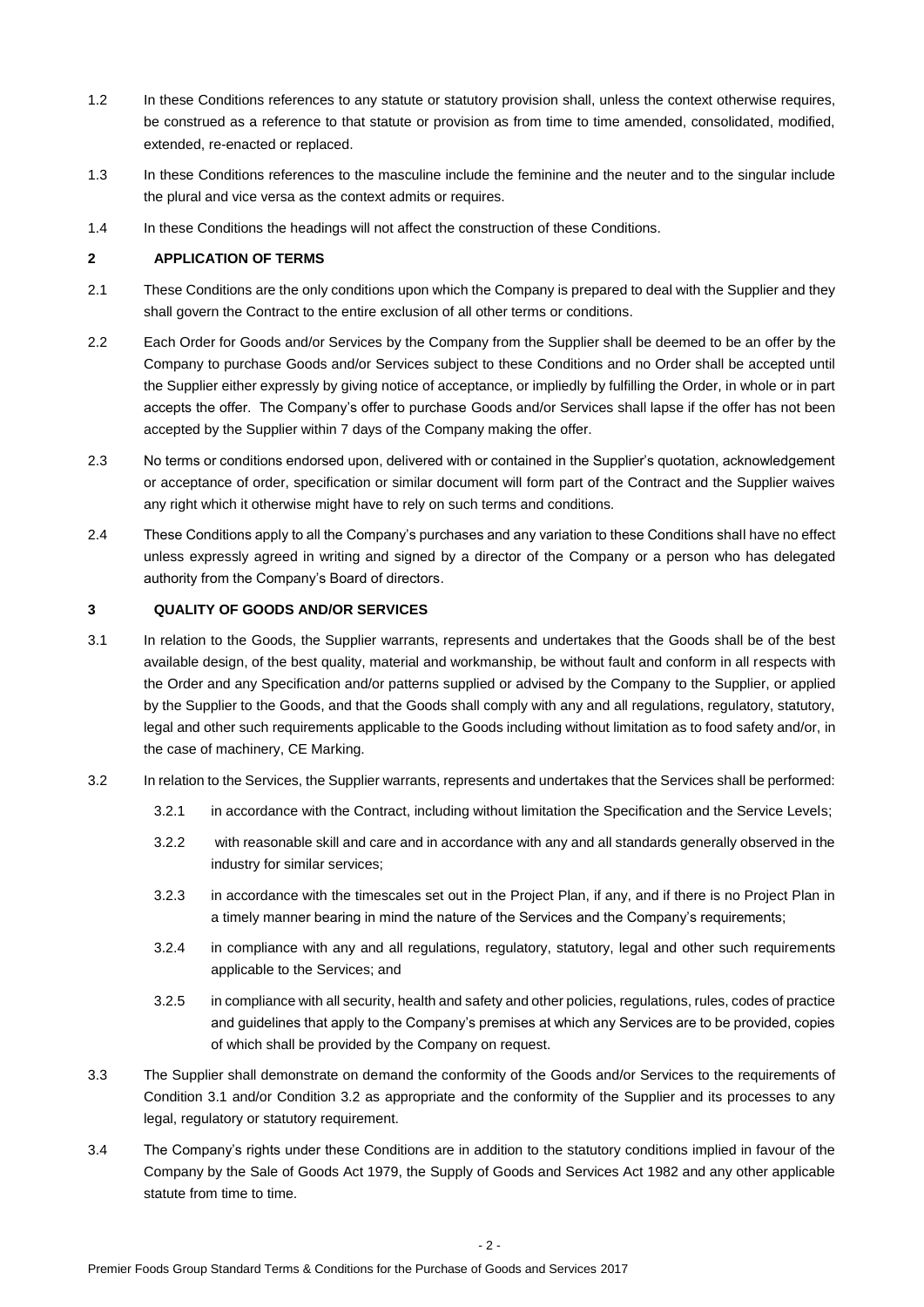- 3.5 At any time prior to and after delivery of the Goods and/or Services to the Company the Company shall have the right to:
	- 3.5.1 inspect Goods or premises at which Goods are manufactured, packed, processed or stored and test the Goods at all times; and/or
	- 3.5.2 audit documentation relating to the Services or premises at which Services are performed.
- 3.6 If initial tests and/or audits on the Goods and/or Services undertaken by the Company indicate a potential defect or problem, the Company reserves the right to undertake such additional tests and/or audits as it deems appropriate and the Supplier shall reimburse the Company the cost of such additional tests and/or audits.
- 3.7 If the results of such inspection, testing and/or audits cause the Company to be of the opinion that the Goods and/or Services do not conform or are unlikely to conform with the Order or to any specifications and/or patterns supplied or advised by the Company to the Supplier or to any Specifications, Service Levels and/or Project Plan, the Company shall inform the Supplier and the Supplier shall immediately take such action as is necessary to ensure conformity and in addition the Company shall have the right to require and witness further testing, inspection and/or audits.
- 3.8 Notwithstanding any such inspection, or testing and/or audits, the Supplier shall remain fully responsible for the Goods and/or Services and any such inspection, testing and/or audit shall not diminish or otherwise affect the Supplier's obligations under the Contract.
- 3.9 If any of the Goods and/or Services fail to comply with the provisions set out in Condition 3 the Company shall be entitled to avail itself of any one or more remedies listed in Condition 11.
- 3.10 If the Goods being supplied are either raw materials or packaging materials, the Supplier warrants that it is a registered member of the Supplier Ethical Data Exchange Organisation ("SEDEX") and will maintain such membership on an ongoing basis whilst supplying the Company. The Supplier further warrants that it will create the appropriate SEDEX link within the exchange to permit the Company access to the Supplier Ethical and Compliance Data. The Supplier has a grace period of three months from commencement of supplying the Company in which to become a member of SEDEX and to adhere to the provisions of this Condition.
- 3.11 If the Goods being supplied contain any material derived from palm oil, the Supplier hereby warrants that it is a registered member of the Roundtable on Sustainable Palm Oil (RSPO) and will only supply certified sustainable palm oil under a Mass Balance, Segregated or Identity Preserved supply chain model as defined by the RSPO.

# **4 INDEMNITY**

- 4.1 The Supplier shall indemnify and hold harmless and keep the Company and all Premier Foods Group Companies indemnified in full on demand against all direct, indirect or consequential liability, loss, damages, injury, costs and expenses (including legal and other professional fees and expenses) awarded against or incurred or paid by the Company and all Premier Foods Group Companies as a result of or in connection with:
	- 4.1.1 defective workmanship, quality or materials;
	- 4.1.2 any of the Goods and/or Services failing to comply with the provisions set out in Condition 3;
	- 4.1.3 an infringement or alleged infringement of any Intellectual Property Rights caused by the use, manufacture or supply of the Goods and/or Services;
	- 4.1.4 any claim made against any Premier Foods Group Company in respect of any liability, loss, damage, injury, cost or expense sustained by that Premier Foods Group Company's employees or agents or by any customer or third party to the extent that such liability, loss, damage, injury, cost or expense was caused by, relates to or arises from the Goods and/or Services; or
	- 4.1.5 any loss or damage to property of Premier Foods Group Company to the extent that such loss or damage was caused by, relates to or arises from the Goods and/or Services and/or the negligence of the Supplier or its employees, agents or sub-contractors.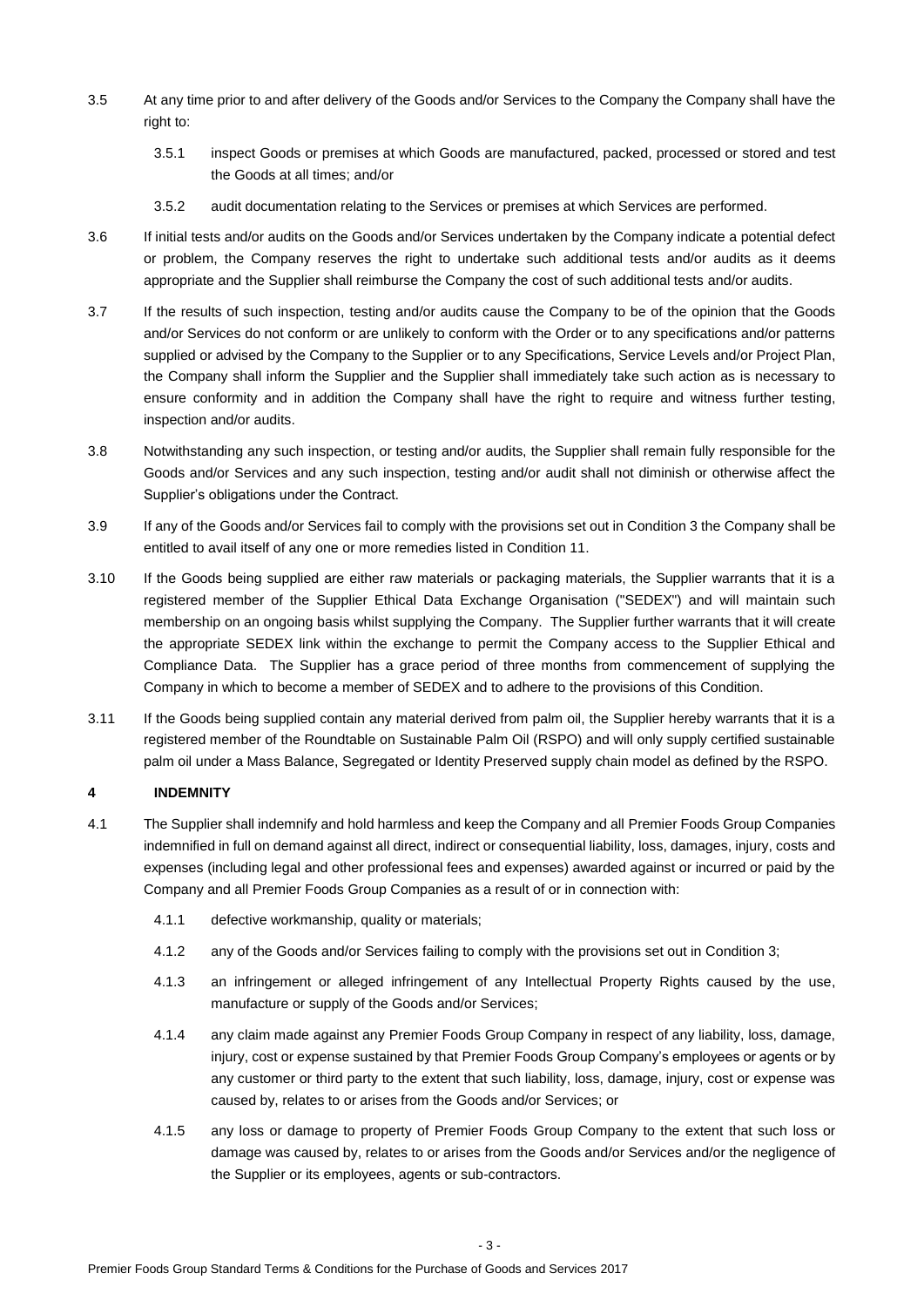# **5 DELIVERY AND TIME FOR PERFORMANCE**

- 5.1 Time for delivery of the Goods and/or performance of the Services shall be of the essence.
- 5.2 If the whole or any part of the Goods and/or Services are not delivered on the due date then, without prejudice to any other rights which it may have, the Company reserves the right to:
	- 5.2.1 cancel the Contract in whole or in part;
	- 5.2.2 refuse to accept any subsequent delivery of the Goods and/or Services which the Supplier attempts to make;
	- 5.2.3 recover from the Supplier any expenditure reasonably incurred by the Company in obtaining the Goods and/or Services in substitution from another supplier; and
	- 5.2.4 claim damages for any additional costs, loss or expenses incurred by the Company which are in any way attributable to the Supplier's failure to deliver the Goods and/or Services on the due date.

### **6 PRICE**

- 6.1 The price of the Goods and/or Services shall be stated in the Order and unless otherwise agreed in writing by the Company shall be exclusive of value added tax but inclusive of all other charges.
- 6.2 No variation in the price nor extra charges will be accepted by the Company.
- 6.3 The Company shall be entitled to any discount for prompt payment or volume of orders customarily granted by the Supplier to any other customer.

# **7 PAYMENT**

- 7.1 For Services, the Supplier shall be entitled to invoice the Company for the price at the intervals specified in the Order or otherwise agreed in writing between the Company and the Supplier. If no intervals are so specified or agreed, the Supplier shall be entitled to invoice the Company monthly in arrears.
- 7.2 The Supplier will provide invoice data within fourteen (14) days of the delivery of the Goods and/or Services via the Premier Foods integrated electronic e-Invoicing supplier portal. The Company will provide the key invoice data fields to the Supplier which will include, but are not limited to, supplier business name, delivery or service date, delivery address or site, purchase order number and description of Goods and/or Services grouped by type. The Supplier agrees to provide a paper copy of the invoice if requested to do so by the Company.
- 7.3 Any supporting data for the e-Invoice referred to in condition 7.2 must be attached to the invoice and submitted via the e-Invoicing supplier portal in the form of an excel attachment. The supporting data must also contain the data fields set out in Condition 7.2.
- 7.4 Subject to Condition 7.6, the Company shall pay or procure the payment of all invoices within sixty (60) days of the end of the month of receipt provided that:
	- 7.4.1 if in the opinion of the Company any invoice is incorrect or does not comply with Conditions 7.2 or 7.3, the Company shall notify the Supplier and payment shall not be due to the Supplier for the price set out in such invoice unless and until a correct invoice has been submitted to the Company and then payment shall be due within sixty (60) days of the end of the month of receipt of such corrected invoice;
	- 7.4.2 If the payment due date of an invoice does not fall on a Business Day, payment shall become due on the Business Day following the due date.
- 7.5 Unless otherwise agreed, the price of any Services shall include all out-of-pocket expenses which may be incurred by the Supplier, including, without limitation, travel and subsistence expenses. If the Company agrees to reimburse expenses incurred by the Supplier, such reimbursement shall be limited to expenses necessarily incurred by the Supplier's personnel in performing the Services and only amounts approved by the Company in advance shall be reimbursed.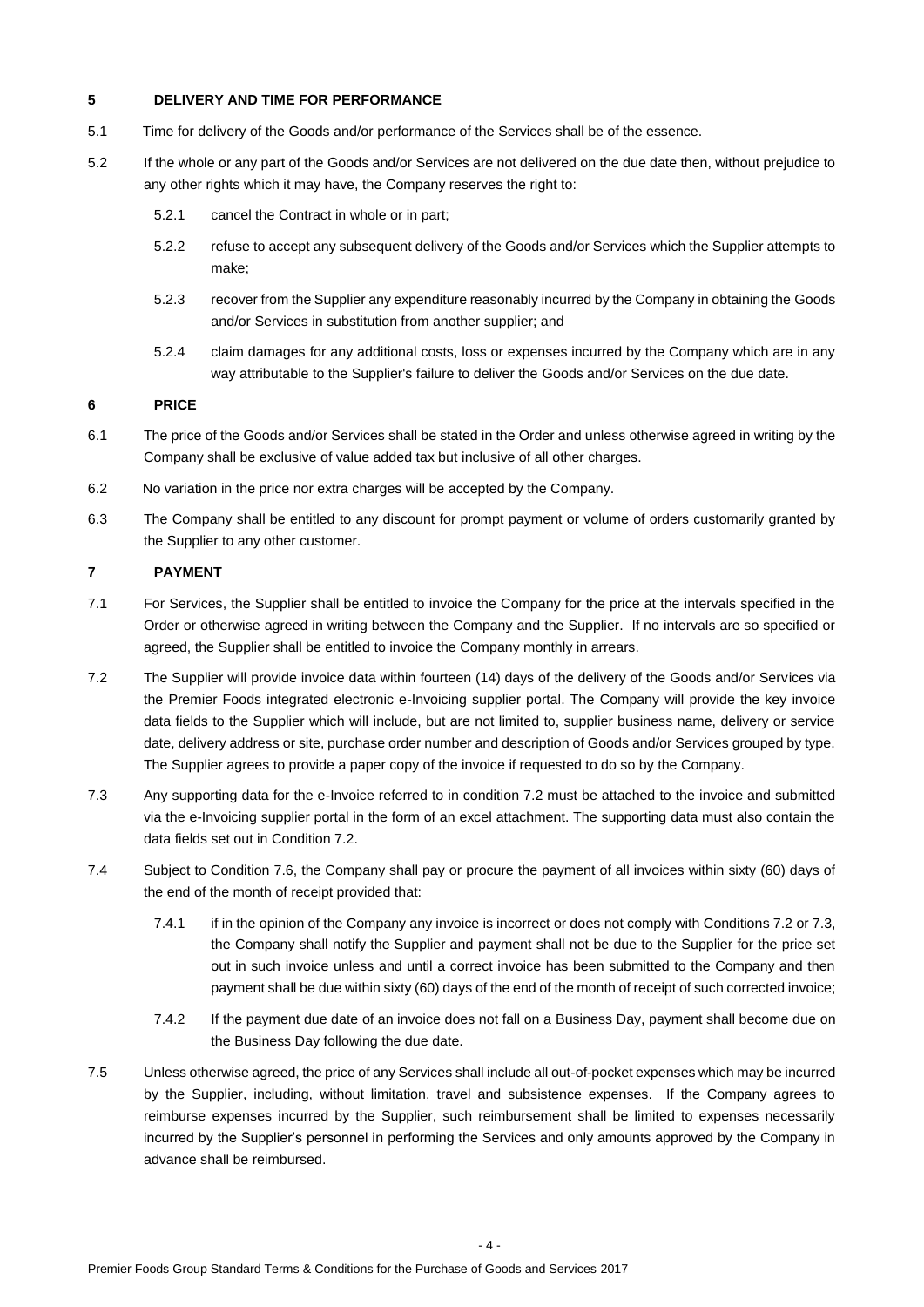- 7.6 If any sums are due to the Company from the Supplier, then the Company shall be entitled to exercise the right to set-off such sums against any payments due to the Supplier from the Company under or in relation to this or any other Contract.
- 7.7 If the Company is required, pursuant to any applicable present or future law, rule or regulation of any competent governmental or other administrative body, to make any withholding in respect of tax or otherwise from any amount or amounts payable to the Supplier pursuant to the Contract, the Company shall pay any amounts net of such withholding.

# **8 INSURANCE**

- 8.1 For the duration of the Contract and for a period of 24 Months thereafter the Supplier shall maintain the following insurance policies with a reputable insurer and shall provide a copy of the insurance policies and proof of payment of the current premium to the Company on request:
	- 8.1.1 product liability insurance of not less than £5,000,000 per occurrence and aggregated in the period of insurance;
	- 8.1.2 employers liability insurance of not less than £10,000,000 per occurrence; and
	- 8.1.3 public liability insurance of not less than £5,000,000 per occurrence; and
	- 8.1.4 professional indemnity insurance of not less than £5,000,000 per occurrence and aggregated in the period of insurance.

### **9 CONFIDENTIALITY**

- 9.1 The Supplier shall keep in strict confidence all technical or commercial know-how, specifications, inventions, processes or initiatives which are of a confidential nature and have been disclosed to the Supplier by the Company or its agents and any other confidential information concerning the Company's business or its products which the Supplier may obtain and the Supplier shall restrict disclosure of such confidential material to such of its employees, agents or sub-contractors as need to know the same for the purpose of discharging the Supplier's obligations to the Company and shall ensure that such employees, agents or sub-contractors are subject to like obligations of confidentiality as bind the Supplier.
- 9.2 The Supplier shall not make any announcement or otherwise publicise the existence of or disclose to any person the terms of these Conditions without the prior written consent of the Company.

# **10 TERMINATION**

- 10.1 Notwithstanding Condition 20, the Company shall have the right at any time and for any reason to terminate the Contract in whole or in part by giving the Supplier written notice whereupon all work on the Contract shall be discontinued and the Company shall pay to the Supplier fair and reasonable compensation for work-in-progress at the time of termination but such compensation shall not include loss of anticipated profits or any consequential loss and, in the case of Services, shall not exceed the amount which would have been payable to the Supplier for the Services during the 30 day notice period referred to at Condition 20 had that period of notice been given.
- 10.2 The Company shall have the right at any time by giving notice in writing to the Supplier to terminate the Contract with immediate effect if:
	- 10.2.1 the Supplier commits a breach of any of the terms and conditions of the Contract;
	- 10.2.2 any distress, execution or other process is levied upon any of the assets of the Supplier;
	- 10.2.3 the Supplier enters into any compromise or arrangement with its creditors, commits any act of bankruptcy or if an order is made or an effective resolution is passed for its winding up (except for the purposes of amalgamation or reconstruction as a solvent company) or if a petition is presented to court, or if a receiver and/or manager, receiver, administrative receiver or administrator is appointed in respect of the whole or any part of the Supplier's undertaking or assets;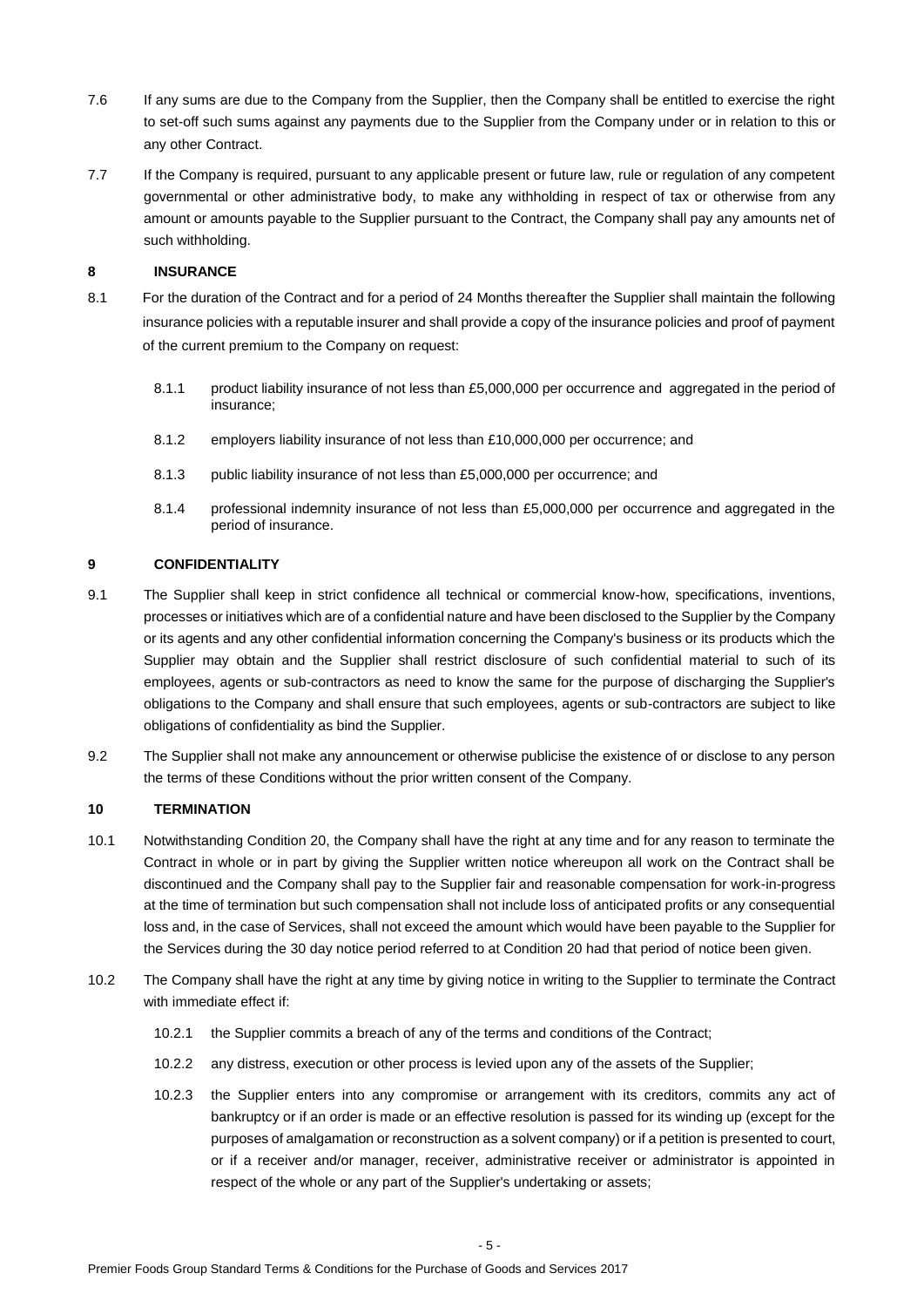- 10.2.4 the Supplier ceases or threatens to cease to carry on its business;
- 10.2.5 the financial position of the Supplier deteriorates to such an extent that in the opinion of the Company the capability of the Supplier adequately to fulfil its obligations under the Contract has been placed in jeopardy; or
- 10.2.6 there is a Change of Control of the Supplier.
- 10.3 The termination of the Contract, however arising, will be without prejudice to the rights of the Company accrued prior to termination. The Conditions which expressly or impliedly have effect after termination will continue to be enforceable notwithstanding termination.

### **11 REMEDIES**

- 11.1 Without prejudice to any other right or remedy which the Company may have, if any Goods and/or Services are not supplied in accordance with, or the Supplier fails to comply with, any of the terms of this Contract the Company shall be entitled to avail itself of any one or more of the following remedies at its discretion, whether or not any part of the Goods and/or Services have been accepted by the Company:
	- 11.1.1 to rescind the Order;
	- 11.1.2 to reject the Goods and/or Services (in whole or in part) and, in the case of Goods return them to the Supplier at the risk and cost of the Supplier on the basis that a full refund for the Goods so returned (and for costs incurred by the Company in returning those Goods) shall be paid immediately by the Supplier. If Goods are rejected by the Company, for whatever reason, the Supplier shall collect the Goods from the delivery address communicated to the Supplier in accordance with Condition 17;
	- 11.1.3 at the Company's option to give the Supplier the opportunity at the Supplier's expense either to remedy any defect in the Goods and/or Services or to supply replacement Goods and/or Services and carry out any other necessary work to ensure that the terms of the Contract are fulfilled;
	- 11.1.4 to refuse to accept any further deliveries of the Goods and/or Services but without any liability to the Supplier;
	- 11.1.5 to carry out at the Supplier's expense any work necessary to make the Goods and/or Services comply with the Contract; and/or
	- 11.1.6 to claim such damages as may have been sustained in consequence of the Supplier's breaches of the Contract.

# **12 ASSIGNMENT**

- 12.1 The Supplier shall not be entitled to assign the Contract or any part of it (including without limitation the assignment of the financial benefit pursuant to a factoring or similar arrangement) without the prior written consent of the Company
- 12.2 Where the Company agrees that the Supplier may assign to a third party (the "**Third Party**") the right to collect payments pursuant to the Contract:
	- 12.2.1 unless otherwise notified by the Third Party in writing, the Company shall comply with the instructions for payment received from the Supplier;
	- 12.2.2 if the Supplier wishes the Company to cease making payments to the Third Party, it shall provide the Company with unequivocal written confirmation from the Third Party that payment should cease to be paid to that Third Party. Until such confirmation is received, the Supplier may continue to make payments to the Third Party;
	- 12.2.3 then notwithstanding any assignment by a Supplier to a Third Party of the right to collect payment, the Company shall have the right to set-off against the Supplier's invoices any amounts owed by the Supplier to the Company or to any other Premier Foods Group Company, including without limitation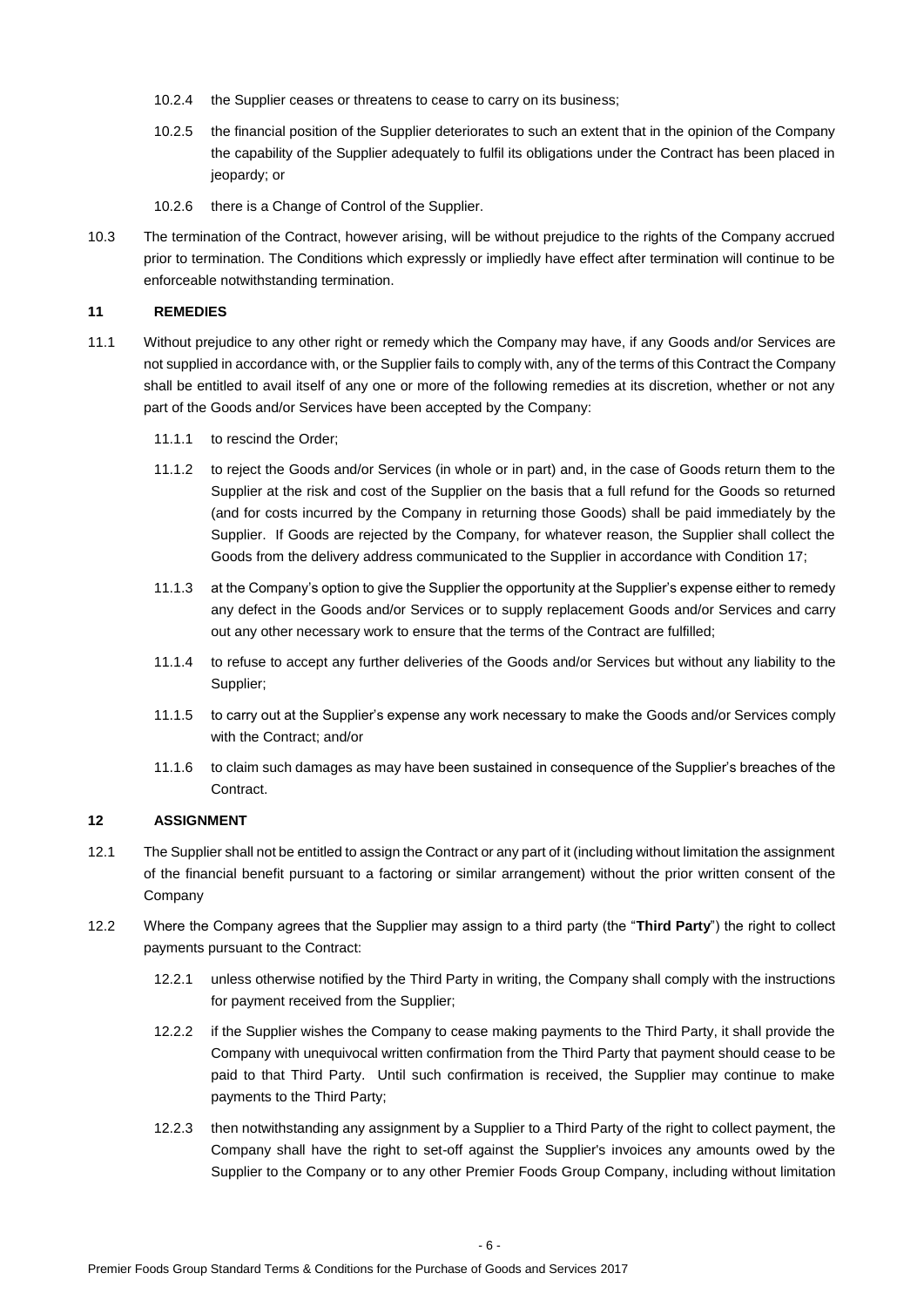where the Supplier failed to fulfil an Order, or where the Goods and/or Services delivered by the Supplier do not comply with the Order; and

- 12.2.4 the Supplier shall bring to the attention of the Third Party the existence of these terms and, as part of the arrangements with the Third Party, the Third Party shall comply with these terms insofar as is applicable
- 12.3 The Company may assign the Contract or any part of it to any person, firm or company.

#### **13 FORCE MAJEURE**

The Company reserves the right to defer the date of delivery or payment or to cancel the Contract or reduce the volume of the Goods and/or Services ordered if it is prevented from or delayed in the carrying on of its business due to circumstances beyond the reasonable control of the Company including, without limitation, acts of God, governmental actions, war or national emergency, riot, civil commotion, fire, explosion, flood, epidemic, lock-outs, strikes or other labour disputes (whether or not relating to either party's workforce), or restraints or delays affecting carriers or inability or delay in obtaining supplies of adequate or suitable materials.

#### **14 THIRD PARTY RIGHTS**

Each Premier Foods Group Company may rely upon and enforce these Conditions. The third party rights referred to in this Condition can be enforced by the relevant Premier Foods Group Company subject to and in accordance with the provisions of the Contracts (Rights of Third Parties) Act 1999 (the "Act"). Except as provided in this Condition (or insofar as these Conditions otherwise expressly provides that a third party may in his own right enforce a term of these Conditions), a person who is not a party to these Conditions has no right under the Act to rely upon or enforce any terms of these Conditions but this does not affect any right or remedy of a third party which exists or is available apart from the Act.

### **15 GENERAL**

- 15.1 Each right or remedy of the Company under the Contract is without prejudice to any other right or remedy of the Company whether under the Contract or not.
- 15.2 If any provision of the Contract is found by any court, tribunal or administrative body of competent jurisdiction to be wholly or partly illegal, invalid, void, voidable, unenforceable or unreasonable it shall, to the extent of such illegality, invalidity, voidness, voidability, unenforceability or unreasonableness, be deemed severable and the remaining provisions of the Contract and the remainder of such provision shall continue in full force and effect.
- 15.3 Failure or delay by the Company in enforcing or partially enforcing any provision of the Contract will not be construed as a waiver of any of its rights under the Contract.
- 15.4 Any waiver by the Company of any breach of, or any default under, any provision of the Contract by the Supplier will not be deemed a waiver of any subsequent breach or default and will in no way affect the other terms of the Contract.
- 15.5 The formation, existence, construction, performance, validity and all aspects of the Contract shall be governed by English law and the parties submit to the non-exclusive jurisdiction of the English courts.

#### **16 ANTI-BRIBERY COMPLIANCE**

- 16.1 The Supplier warrants and represents that it will:
	- 16.1.1 fully comply with all applicable laws, statutes, regulations and codes relating to anti-bribery and anticorruption including but not limited to the UK Bribery Act 2010 ("**Relevant Requirements**");
	- 16.1.2 have and maintain its own policies and procedures, including adequate procedures under the Bribery Act 2010, to ensure compliance with the Relevant Requirements and will enforce them where appropriate;
	- 16.1.3 comply with the Company's Ethics and Anti-bribery Policy as updated by the Company from time to time;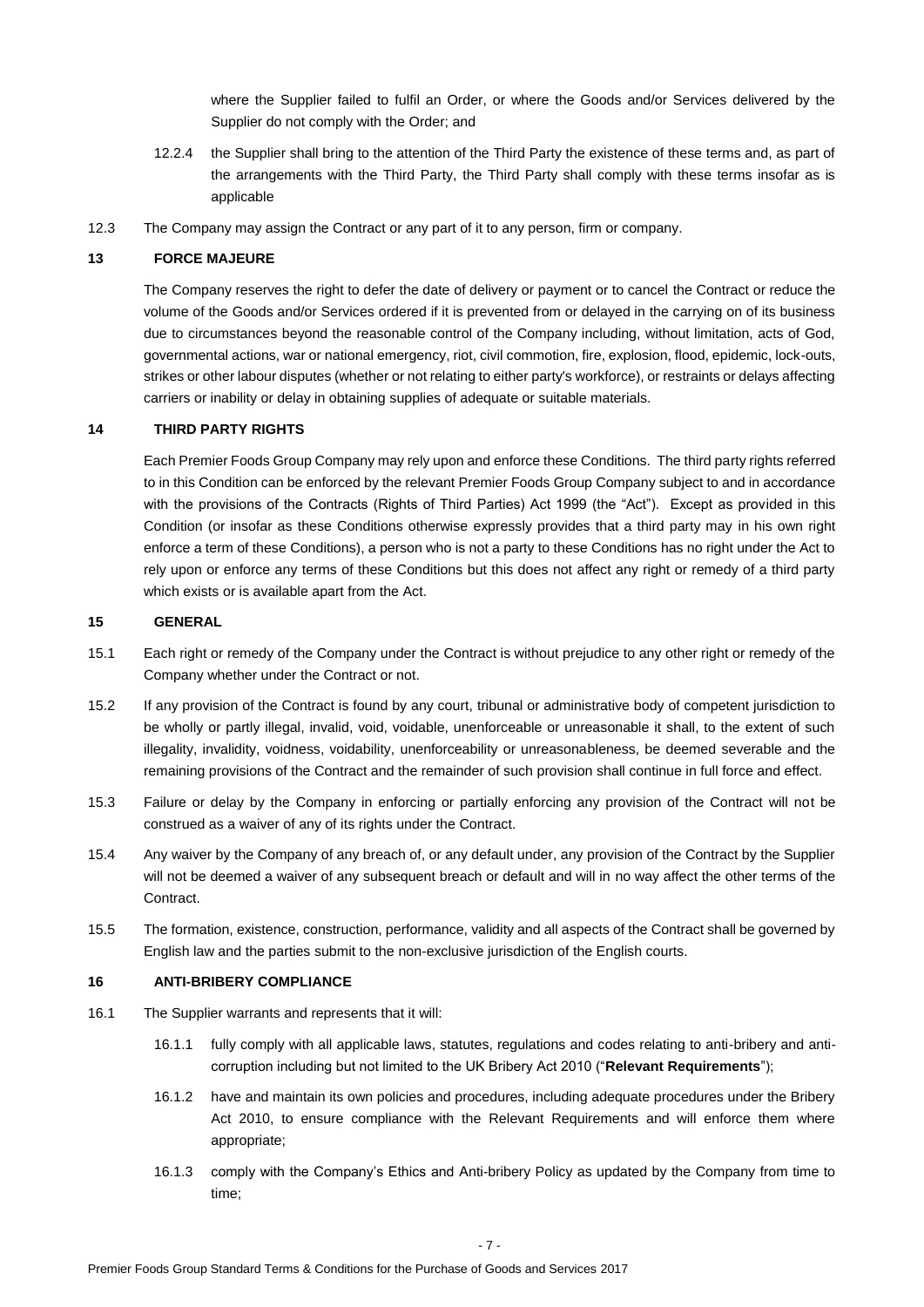- 16.1.4 promptly report to the Company any request or demand for any undue financial or other advantage of any kind received by the Supplier in connection with the performance of these Conditions; and
- 16.1.5 immediately notify the Company in writing if a foreign public official becomes an officer or employee of the Supplier or acquires a direct or indirect interest in the Supplier, and the Supplier warrants that it shall have no foreign public officials as officers, employees or direct or indirect owners at the time of acceptance of each Order pursuant to Condition 2.2.

### **THE FOLLOWING ADDITIONAL TERMS SHALL APPLY TO THE PURCHASE OF GOODS ONLY:**

### **17 DELIVERY**

- 17.1 Unless otherwise agreed in writing between the Supplier and the Company, the Goods shall be delivered, carriage paid, to the Company's place of business or to such other place of delivery as is specified by the Company in writing prior to delivery of the Goods. The Supplier shall off-load the Goods as directed by the Company and in accordance with the Company's health and safety policy.
- 17.2 The Company shall have the right to change its delivery instructions including the delivery date at any time by reasonable notice in writing to the Supplier.
- 17.3 The date for delivery shall be specified in the Order, or if no such date is specified then delivery shall take place within 28 days of the Order.
- 17.4 The Supplier shall invoice the Company upon, but separately from, delivery of the Goods to the Company.
- 17.5 The Supplier shall ensure that each delivery is accompanied by a delivery note which shows, inter alia, the order number, date of order, number of packages and contents and, in the case of part delivery, the outstanding balance remaining to be delivered.
- 17.6 If the Supplier requires the Company to return any packaging material to the Supplier that fact must be clearly stated on any delivery note delivered to the Company and any such packaging material will only be returned to the Supplier at the cost of the Supplier.
- 17.7 Unless otherwise stipulated by the Company in the Order, deliveries shall only be accepted by the Company in normal business hours.
- 17.8 Where the Company agrees in writing to accept delivery by instalments the Contract will be construed as a single contract in respect of each instalment. Nevertheless failure by the Supplier to deliver any one instalment shall entitle the Company at its option to treat the whole Contract as repudiated and the Company shall be entitled to each of the remedies at Condition 5.2.
- 17.9 Signature on behalf of the Company of a delivery note or other document presented for signature on delivery of the Goods is not evidence that the correct quantity or number of Goods have been delivered or that they otherwise meet the requirements of these Conditions or Order.
- 17.10 If the Goods are delivered to the Company in excess of the quantities ordered the Company shall not be bound to pay for the excess and any excess will be and will remain at the Supplier's risk and will be returnable at the Supplier's expense.
- 17.11 The Company shall be not deemed to have accepted any Goods until the Company has had a reasonable time to inspect them following delivery or, if later, within a reasonable time after any latent defect in the Goods has become apparent.

### **18 RISK/PROPERTY**

The Goods shall remain at the risk of the Supplier until delivery to the Company is complete (including off-loading and stacking) when ownership of and risk in the Goods shall pass to the Company.

# **19 THE COMPANY'S PROPERTY**

Materials, equipment, tools, dies, moulds, copyright, design rights or any other forms of intellectual property rights in all drawings, specifications and data supplied by the Company to the Supplier or not so supplied but used by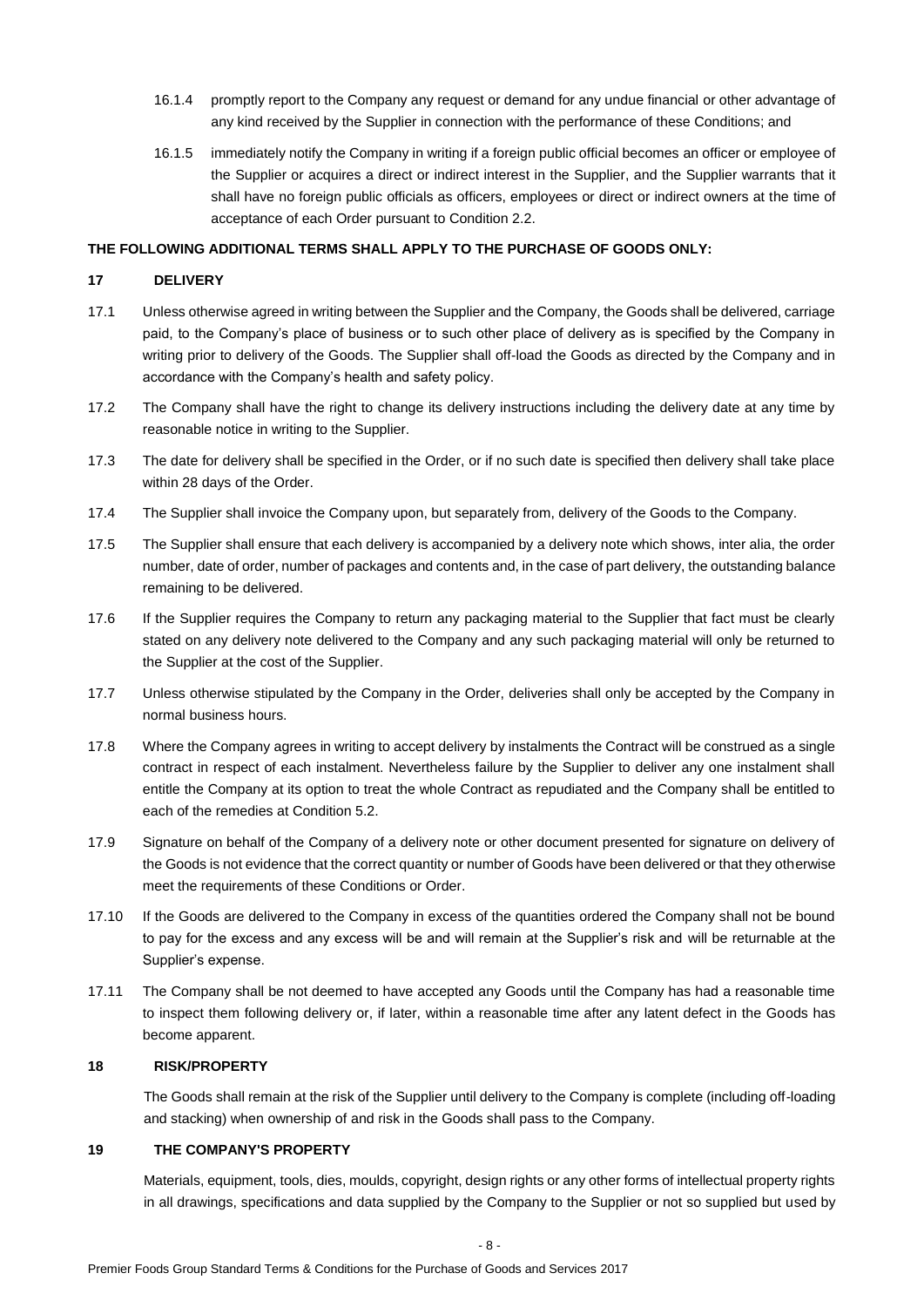the Supplier solely in the manufacture of the Goods, or developed by or on behalf of the Supplier for the Company shall at all times be and remain the exclusive property of the Company but shall be held by the Supplier in safe custody at its own risk and maintained and kept in good condition by the Supplier until returned to the Company and shall not be disposed of other than in accordance with the Company's written instructions, nor shall such items be used otherwise than as authorised by the Company in writing. Upon termination of the Contract, howsoever arising, the Company shall be entitled, upon reasonable notice and during normal business hours, to enter the Supplier's premises to repossess any of the Company's property which is in the Supplier's possession.

### **THE FOLLOWING ADDITIONAL TERMS SHALL APPLY TO THE PURCHASE OF SERVICES ONLY:**

#### **20 TERM OF CONTRACT**

The Contract for Services shall come into force on the date and continue for the contract term specified in the Order or otherwise agreed in writing between the Company and the Supplier. If no commencement date is so specified or agreed, the Contract shall come into force on the date the Services are first performed. If no contract term is so specified, the Contract shall continue either until the Services have been performed in full or, if the Services are of a recurring nature, shall continue indefinitely unless and until terminated by the Company giving the Supplier not less than 30 days' notice or by the Supplier giving the Company not less than 90 days' notice.

### **21 EFFECTS OF TERMINATION**

21.1 Following the termination or expiry of the Contract for whatever reason the Supplier shall:

- 21.1.1 provide all assistance as is requested by the Company to transfer the Services to the Company or another service provider, subject to payment of the Supplier's expenses reasonably incurred;
- 21.1.2 at no additional charge, provide the Company with copies of and a perpetual, worldwide, royalty free licence to use and sub-contract the use of all documentation, software, materials and know-how previously used by the Supplier to provide the Services. If the Supplier is unable to grant the Company a right to use the exact software previously used by the Supplier to provide the Services, the Supplier shall grant the Company a right to use software with equivalent functionality;
- 21.1.3 return to the Company or (at the Company's option) destroy all or any information disclosed to it by or on behalf of the Company in connection with the Contract, together with any copies of any document containing such information in the Supplier's possession or control; and
- 21.1.4 erase all or any information disclosed to it by or on behalf of the Company in connection with the Contract from any computer, word processor or other device or storage media in the Supplier's possession or control.

#### **22 THE COMPANY'S PROPERTY AND INTELLECTUAL PROPERTY RIGHTS**

- 22.1 Subject to the rights of the Supplier and/or any third party licensors in respect of any pre-existing materials which are supplied in conjunction with the Project Materials (which shall remain unaffected), the Company shall be entitled to all Intellectual Property Rights in the Project Materials, which Intellectual Property Rights the Supplier shall, with full title guarantee, assign to the Company immediately upon request.
- 22.2 The Supplier shall do all such things and sign all documents or instruments reasonably necessary to enable the Company to obtain, defend and enforce its rights in the Project Materials.
- 22.3 All Intellectual Property Rights in any materials provided by the Company to the Supplier in connection with the Services (the "Company Materials") vest in and remain vested in the Company or its licensors.